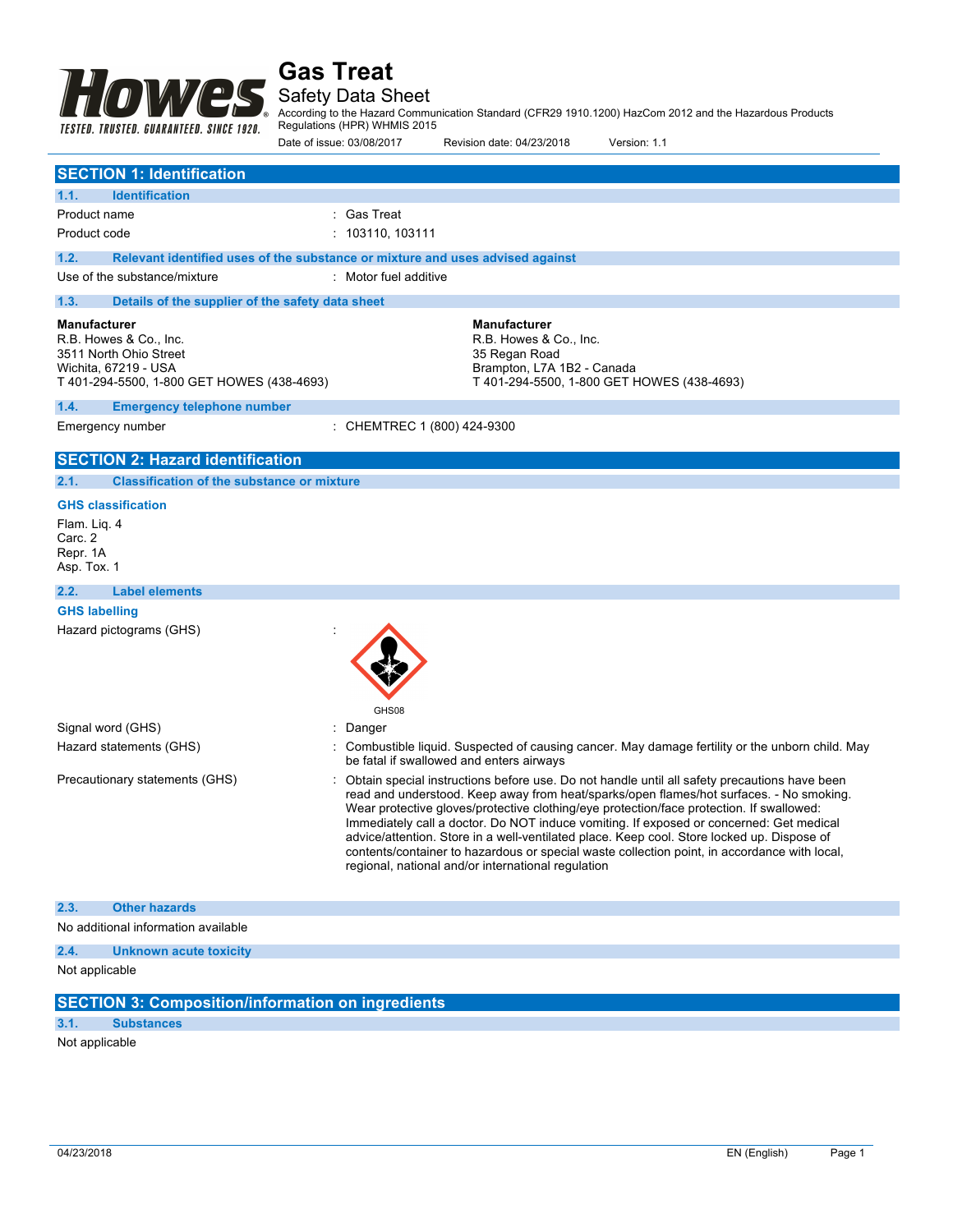## Safety Data Sheet

According to the Hazard Communication Standard (CFR29 1910.1200) HazCom 2012 and the Hazardous Products Regulations (HPR) WHMIS 2015

| 3.2.<br><b>Mixtures</b>                               |                           |             |
|-------------------------------------------------------|---------------------------|-------------|
| <b>Name</b>                                           | <b>Product identifier</b> | $\%$        |
| Distillates, petroleum, hydrotreated heavy naphthenic | (CAS No) 64742-52-5       | $30 - 60$   |
| Stoddard solvent                                      | (CAS No) 8052-41-3        | $15 - 40$   |
| Petroleum distillates, hydrotreated light             | (CAS No) 64742-47-8       | $10 - 30$   |
| Benzene, 1,2,4-trimethyl-                             | (CAS No) 95-63-6          | $1 - 5$     |
| Nonane                                                | (CAS No) 111-84-2         | $1 - 5$     |
| Pine oil                                              | (CAS-No.) 8002-09-3       | $1 - 5$     |
| Methyl salicylate                                     | (CAS No) 119-36-8         | $0.5 - 1.5$ |
| Naphthalene                                           | (CAS No) 91-20-3          | $0.1 - 1$   |
| Xylenes (o-, m-, p- isomers)                          | (CAS No) 1330-20-7        | $0.1 - 1$   |
| Ethylbenzene                                          | (CAS No) 100-41-4         | $0.1 - ?$   |

#### **\*Chemical name, CAS number and/or exact concentration have been withheld as a trade secret**

| <b>SECTION 4: First aid measures</b>                                |                                                                                                                                                                                                 |
|---------------------------------------------------------------------|-------------------------------------------------------------------------------------------------------------------------------------------------------------------------------------------------|
| 4.1.<br><b>Description of first aid measures</b>                    |                                                                                                                                                                                                 |
| First-aid measures after inhalation                                 | : If breathing is difficult, remove victim to fresh air and keep at rest in a position comfortable for<br>breathing. Get medical advice/attention if you feel unwell.                           |
| First-aid measures after skin contact                               | : If skin irritation occurs: Obtain medical attention if irritation persists.                                                                                                                   |
| First-aid measures after eye contact                                | : IF IN EYES: Rinse cautiously with water for several minutes. Remove contact lenses, if present<br>and easy to do. Continue rinsing. If eye irritation persists: Get medical advice/attention. |
| First-aid measures after ingestion                                  | : IF SWALLOWED: immediately call a POISON CENTER or doctor/physician. Do NOT induce<br>vomiting. Never give anything by mouth to an unconscious person.                                         |
| 4.2.<br>Most important symptoms and effects, both acute and delayed |                                                                                                                                                                                                 |
| Symptoms/effects after inhalation                                   | : May cause irritation to the respiratory tract.                                                                                                                                                |
| Symptoms/effects after skin contact                                 | : May cause skin irritation. Symptoms may include redness, drying, defatting and cracking of the<br>skin.                                                                                       |
| Symptoms/effects after eye contact                                  | : May cause eye irritation. Symptoms may include discomfort or pain, excess blinking and tear<br>production, with possible redness and swelling.                                                |
| Symptoms/effects after ingestion                                    | : May be fatal if swallowed and enters airways. This product may be aspirated into the lungs and<br>cause chemical pneumonitis. May cause stomach distress, nausea or vomiting.                 |

**4.3. Indication of any immediate medical attention and special treatment needed**

Symptoms may be delayed. In case of accident or if you feel unwell, seek medical advice immediately (show the label where possible).

|                                | <b>SECTION 5: Fire-fighting measures</b>              |                                                                                                                                                                                    |
|--------------------------------|-------------------------------------------------------|------------------------------------------------------------------------------------------------------------------------------------------------------------------------------------|
| 5.1.                           | <b>Extinguishing media</b>                            |                                                                                                                                                                                    |
|                                | Suitable extinguishing media                          | : Foam. Carbon dioxide. Water fog.                                                                                                                                                 |
|                                | Unsuitable extinguishing media                        | : Do not use water jet.                                                                                                                                                            |
| 5.2.                           | Special hazards arising from the substance or mixture |                                                                                                                                                                                    |
| Fire hazard                    |                                                       | : Combustible liquid. Products of combustion may include, and are not limited to: oxides of<br>carbon.                                                                             |
| Reactivity                     |                                                       | : No dangerous reaction known under conditions of normal use.                                                                                                                      |
| 5.3.                           | <b>Advice for firefighters</b>                        |                                                                                                                                                                                    |
| Protection during firefighting |                                                       | : Keep upwind of fire. Wear full fire fighting turn-out gear (full Bunker gear) and respiratory<br>protection (SCBA). Cool down the containers exposed to heat with a water spray. |

| <b>SECTION 6: Accidental release measures</b> |                                                                     |                                                                                                                                                                                                                              |  |
|-----------------------------------------------|---------------------------------------------------------------------|------------------------------------------------------------------------------------------------------------------------------------------------------------------------------------------------------------------------------|--|
| 6.1.                                          | Personal precautions, protective equipment and emergency procedures |                                                                                                                                                                                                                              |  |
| General measures                              |                                                                     | : Use personal protection recommended in Section 8. Isolate the hazard area and deny entry to<br>unnecessary and unprotected personnel. Eliminate sources of ignition. Use special care to<br>avoid static electric charges. |  |
| 6.1.1.                                        | For non-emergency personnel                                         |                                                                                                                                                                                                                              |  |
|                                               | No additional information available                                 |                                                                                                                                                                                                                              |  |
| 6.1.2.                                        | For emergency responders<br>No additional information available     |                                                                                                                                                                                                                              |  |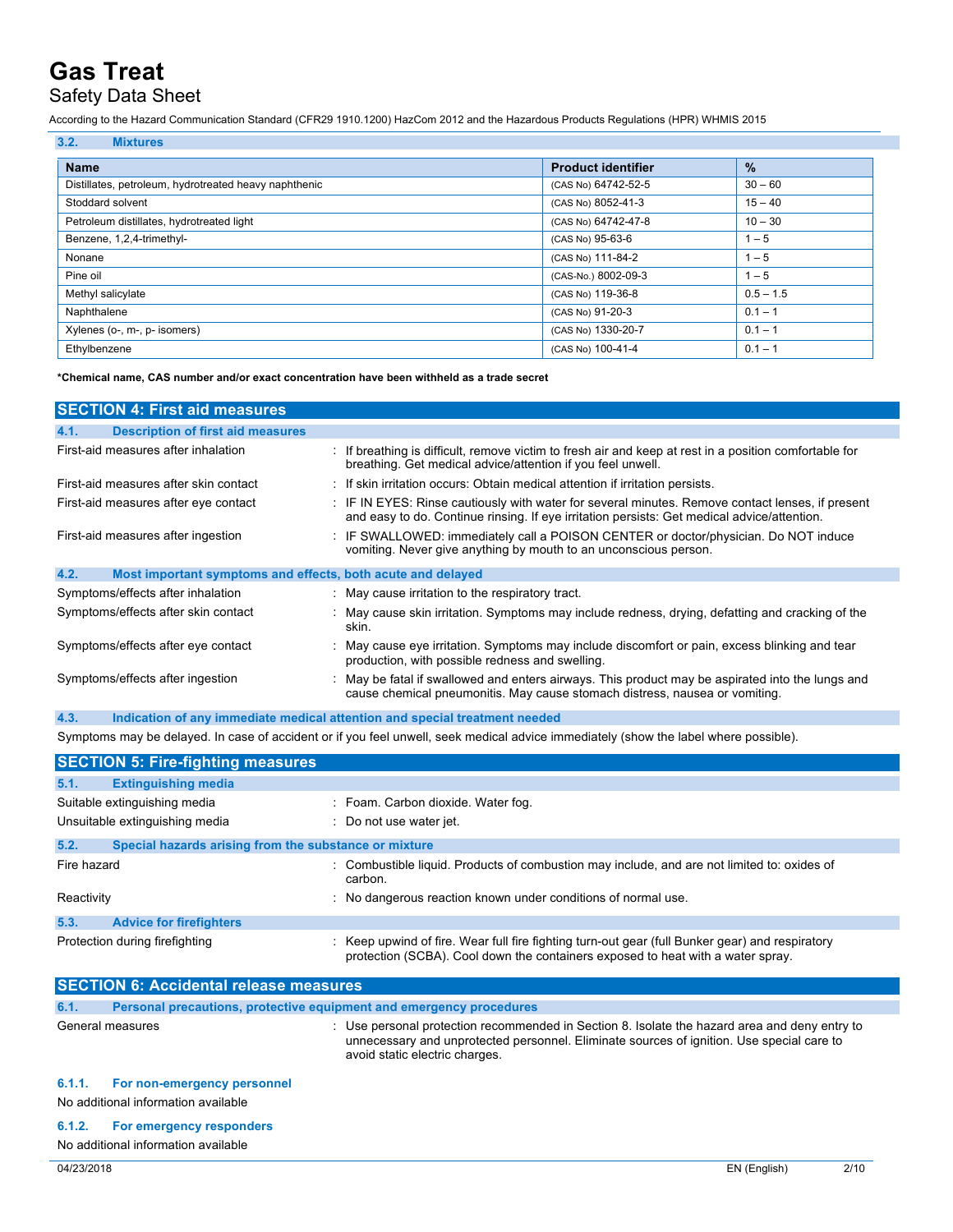## Safety Data Sheet

According to the Hazard Communication Standard (CFR29 1910.1200) HazCom 2012 and the Hazardous Products Regulations (HPR) WHMIS 2015

| 6.2.                    | <b>Environmental precautions</b>                     |                                                                                                                                                                                                                                               |  |
|-------------------------|------------------------------------------------------|-----------------------------------------------------------------------------------------------------------------------------------------------------------------------------------------------------------------------------------------------|--|
|                         | Prevent entry to sewers and public waters.           |                                                                                                                                                                                                                                               |  |
| 6.3.                    | Methods and material for containment and cleaning up |                                                                                                                                                                                                                                               |  |
| For containment         |                                                      | : Absorb and/or contain spill with inert material (sand, vermiculite or other appropriate material),<br>then place in suitable container. Do not flush into surface water or sewer system. Wear<br>recommended personal protective equipment. |  |
| Methods for cleaning up |                                                      | : Sweep or shovel spills into appropriate container for disposal. Spilled material may present a<br>slipping hazard. Provide ventilation.                                                                                                     |  |
| 6.4.                    | <b>Reference to other sections</b>                   |                                                                                                                                                                                                                                               |  |

For further information refer to section 8: "Exposure controls/personal protection"

|                           | <b>SECTION 7: Handling and storage</b>                       |                                                                                                                                                                                                                                                                                          |
|---------------------------|--------------------------------------------------------------|------------------------------------------------------------------------------------------------------------------------------------------------------------------------------------------------------------------------------------------------------------------------------------------|
| 7.1.                      | <b>Precautions for safe handling</b>                         |                                                                                                                                                                                                                                                                                          |
|                           | Precautions for safe handling                                | : Keep away from sources of ignition - No smoking. Avoid contact with skin and eyes. Avoid<br>breathing dust/fume/gas/mist/vapours/spray. Do not swallow. Handle and open container with<br>care. When using do not eat, drink or smoke. Use only outdoors or in a well-ventilated area. |
| Hygiene measures          |                                                              | : Wash contaminated clothing before reuse. Always wash hands after handling the product.                                                                                                                                                                                                 |
| 7.2.                      | Conditions for safe storage, including any incompatibilities |                                                                                                                                                                                                                                                                                          |
| <b>Technical measures</b> |                                                              | : Proper grounding procedures to avoid static electricity should be followed.                                                                                                                                                                                                            |
| Storage conditions        |                                                              | : Keep out of the reach of children. Keep container tightly closed. Store locked up. Store in a                                                                                                                                                                                          |

well-ventilated place. Keep cool.

#### **SECTION 8: Exposure controls/personal protection**

| <b>Control parameters</b><br>8.1.                                  |                                          |                         |  |
|--------------------------------------------------------------------|------------------------------------------|-------------------------|--|
| Distillates, petroleum, hydrotreated heavy naphthenic (64742-52-5) |                                          |                         |  |
| Not applicable                                                     |                                          |                         |  |
| Stoddard solvent (8052-41-3)                                       |                                          |                         |  |
| <b>ACGIH</b>                                                       | ACGIH TWA (ppm)                          | $100$ ppm               |  |
| <b>OSHA</b>                                                        | OSHA PEL (TWA) (mg/m <sup>3</sup> )      | 2900 mg/m $3$           |  |
| <b>OSHA</b>                                                        | OSHA PEL (TWA) (ppm)                     | 500 ppm                 |  |
| <b>IDLH</b>                                                        | US IDLH (mg/m <sup>3</sup> )             | 20000 mg/m <sup>3</sup> |  |
| <b>NIOSH</b>                                                       | NIOSH REL (TWA) (mg/m <sup>3</sup> )     | 350 mg/ $m3$            |  |
| <b>NIOSH</b>                                                       | NIOSH REL (ceiling) (mg/m <sup>3</sup> ) | 1800 mg/m <sup>3</sup>  |  |
| Petroleum distillates, hydrotreated light (64742-47-8)             |                                          |                         |  |
| Not applicable                                                     |                                          |                         |  |
| Benzene, 1,2,4-trimethyl- (95-63-6)                                |                                          |                         |  |
| <b>NIOSH</b>                                                       | NIOSH REL (TWA) (mg/m <sup>3</sup> )     | 125 mg/m $3$            |  |
| <b>NIOSH</b>                                                       | NIOSH REL (TWA) (ppm)                    | 25 ppm                  |  |
| Nonane (111-84-2)                                                  |                                          |                         |  |
| <b>ACGIH</b>                                                       | ACGIH TWA (ppm)                          | 200 ppm                 |  |
| <b>NIOSH</b>                                                       | NIOSH REL (TWA) (mg/m <sup>3</sup> )     | 1050 mg/m $3$           |  |
| <b>NIOSH</b>                                                       | NIOSH REL (TWA) (ppm)                    | 200 ppm                 |  |
| Pine oil (8002-09-3)                                               |                                          |                         |  |
| Not applicable                                                     |                                          |                         |  |
| Methyl salicylate (119-36-8)                                       |                                          |                         |  |
| Not applicable                                                     |                                          |                         |  |
| Naphthalene (91-20-3)                                              |                                          |                         |  |
| <b>ACGIH</b>                                                       | ACGIH TWA (ppm)                          | 10 ppm                  |  |
| <b>OSHA</b>                                                        | OSHA PEL (TWA) (mg/m <sup>3</sup> )      | 50 mg/ $m3$             |  |
|                                                                    |                                          |                         |  |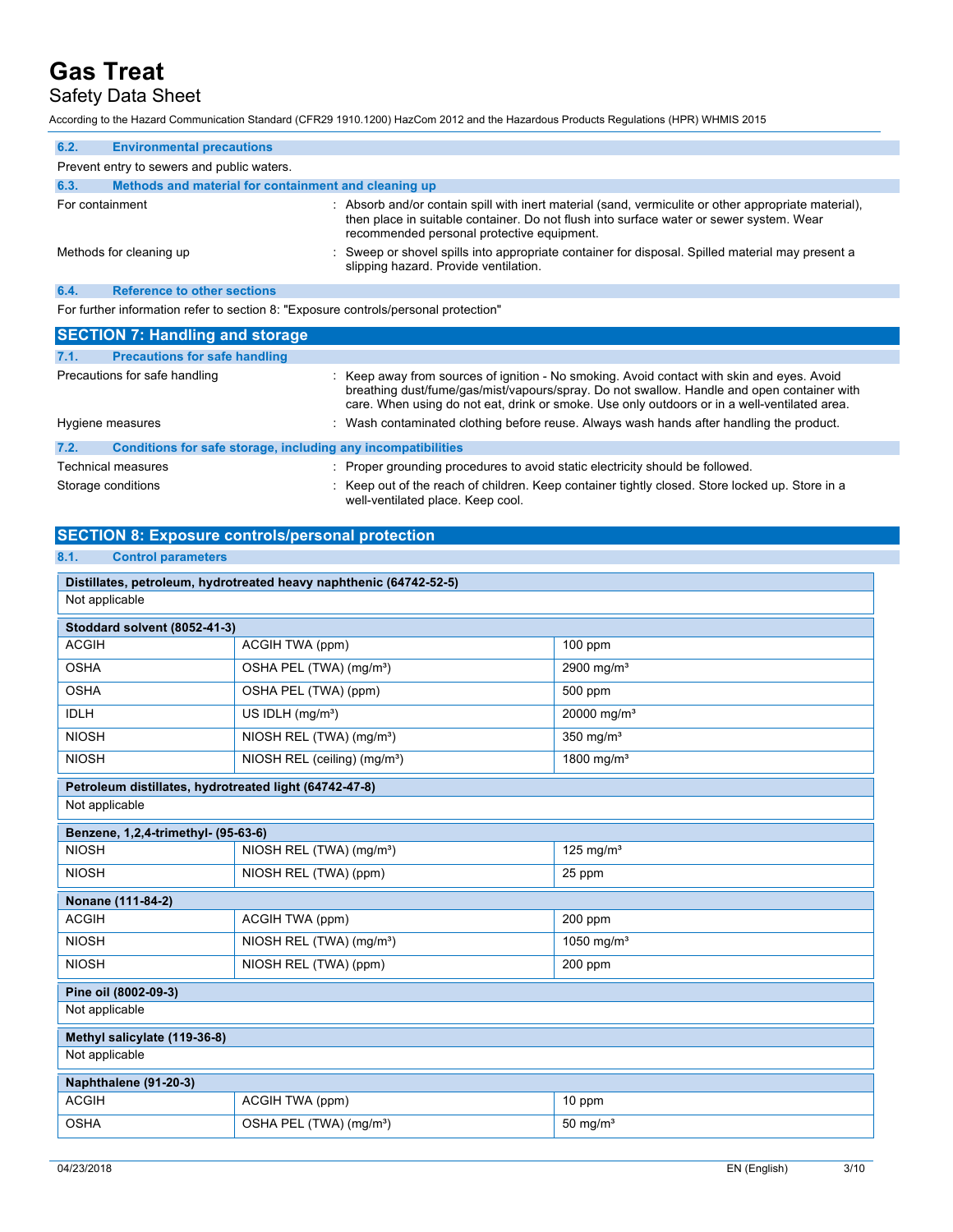## Safety Data Sheet

According to the Hazard Communication Standard (CFR29 1910.1200) HazCom 2012 and the Hazardous Products Regulations (HPR) WHMIS 2015

| Naphthalene (91-20-3)                    |                                       |                       |  |  |
|------------------------------------------|---------------------------------------|-----------------------|--|--|
| <b>OSHA</b>                              | OSHA PEL (TWA) (ppm)                  | 10 ppm                |  |  |
| <b>IDLH</b>                              | US IDLH (ppm)                         | 250 ppm               |  |  |
| <b>NIOSH</b>                             | NIOSH REL (TWA) (mg/m <sup>3</sup> )  | 50 mg/ $m3$           |  |  |
| <b>NIOSH</b>                             | NIOSH REL (TWA) (ppm)                 | 10 ppm                |  |  |
| <b>NIOSH</b>                             | NIOSH REL (STEL) (mg/m <sup>3</sup> ) | $75 \text{ mg/m}^3$   |  |  |
| <b>NIOSH</b>                             | NIOSH REL (STEL) (ppm)                | 15 ppm                |  |  |
| Xylenes (o-, m-, p- isomers) (1330-20-7) |                                       |                       |  |  |
| <b>ACGIH</b>                             | ACGIH TWA (ppm)                       | $100$ ppm             |  |  |
| <b>ACGIH</b>                             | ACGIH STEL (ppm)                      | $150$ ppm             |  |  |
| <b>OSHA</b>                              | OSHA PEL (TWA) (mg/m <sup>3</sup> )   | 435 mg/m <sup>3</sup> |  |  |
| <b>OSHA</b>                              | OSHA PEL (TWA) (ppm)                  | $100$ ppm             |  |  |
| Ethylbenzene (100-41-4)                  |                                       |                       |  |  |
| <b>ACGIH</b>                             | ACGIH TWA (ppm)                       | 20 ppm                |  |  |
| <b>OSHA</b>                              | OSHA PEL (TWA) (mg/m <sup>3</sup> )   | 435 mg/ $m3$          |  |  |
| <b>OSHA</b>                              | OSHA PEL (TWA) (ppm)                  | $100$ ppm             |  |  |
| <b>IDLH</b>                              | US IDLH (ppm)                         | 800 ppm (10% LEL)     |  |  |
| <b>NIOSH</b>                             | NIOSH REL (TWA) (mg/m <sup>3</sup> )  | 435 mg/m <sup>3</sup> |  |  |
| <b>NIOSH</b>                             | NIOSH REL (TWA) (ppm)                 | $100$ ppm             |  |  |
| <b>NIOSH</b>                             | NIOSH REL (STEL) (mg/m <sup>3</sup> ) | 545 mg/ $m3$          |  |  |
| <b>NIOSH</b>                             | NIOSH REL (STEL) (ppm)                | $125$ ppm             |  |  |

| 8.2.                             | <b>Exposure controls</b>        |                                                                                                                                                                                                                                                  |
|----------------------------------|---------------------------------|--------------------------------------------------------------------------------------------------------------------------------------------------------------------------------------------------------------------------------------------------|
| Appropriate engineering controls |                                 | : Use ventilation adequate to keep exposures (airborne levels of dust, fume, vapor, etc.) below<br>recommended exposure limits.                                                                                                                  |
| Hand protection                  |                                 | : Wear suitable gloves.                                                                                                                                                                                                                          |
| Eye protection                   |                                 | : Safety glasses or goggles are recommended when using product.                                                                                                                                                                                  |
|                                  | Skin and body protection        | : Wear suitable protective clothing.                                                                                                                                                                                                             |
|                                  | Respiratory protection          | : In case of insufficient ventilation, wear suitable respiratory equipment. Respirator selection<br>must be based on known or anticipated exposure levels, the hazards of the product and the<br>safe working limits of the selected respirator. |
|                                  | Environmental exposure controls | : Avoid release to the environment.                                                                                                                                                                                                              |
| Other information                |                                 | : Handle in accordance with good industrial hygiene and safety procedures. Do not eat, drink or<br>smoke when using this product.                                                                                                                |

| <b>SECTION 9: Physical and chemical properties</b>            |                          |
|---------------------------------------------------------------|--------------------------|
| Information on basic physical and chemical properties<br>9.1. |                          |
| Physical state                                                | $:$ Liquid               |
| Appearance                                                    | : No data available      |
| Colour                                                        | : Red                    |
| Odour                                                         | : Distinctive            |
| Odour threshold                                               | : No data available      |
| рH                                                            | : No data available      |
| Melting point                                                 | : No data available      |
| Freezing point                                                | : No data available      |
| Boiling point                                                 | : 164 °C (327 °F)        |
| Flash point                                                   | : ≥ 64.4 °C (≥ 148 °F)   |
| Relative evaporation rate (butylacetate=1)                    | : No data available      |
| Flammability (solid, gas)                                     | : Combustible liquid     |
| Vapour pressure                                               | $\therefore$ < 0.1 mm Hg |
|                                                               |                          |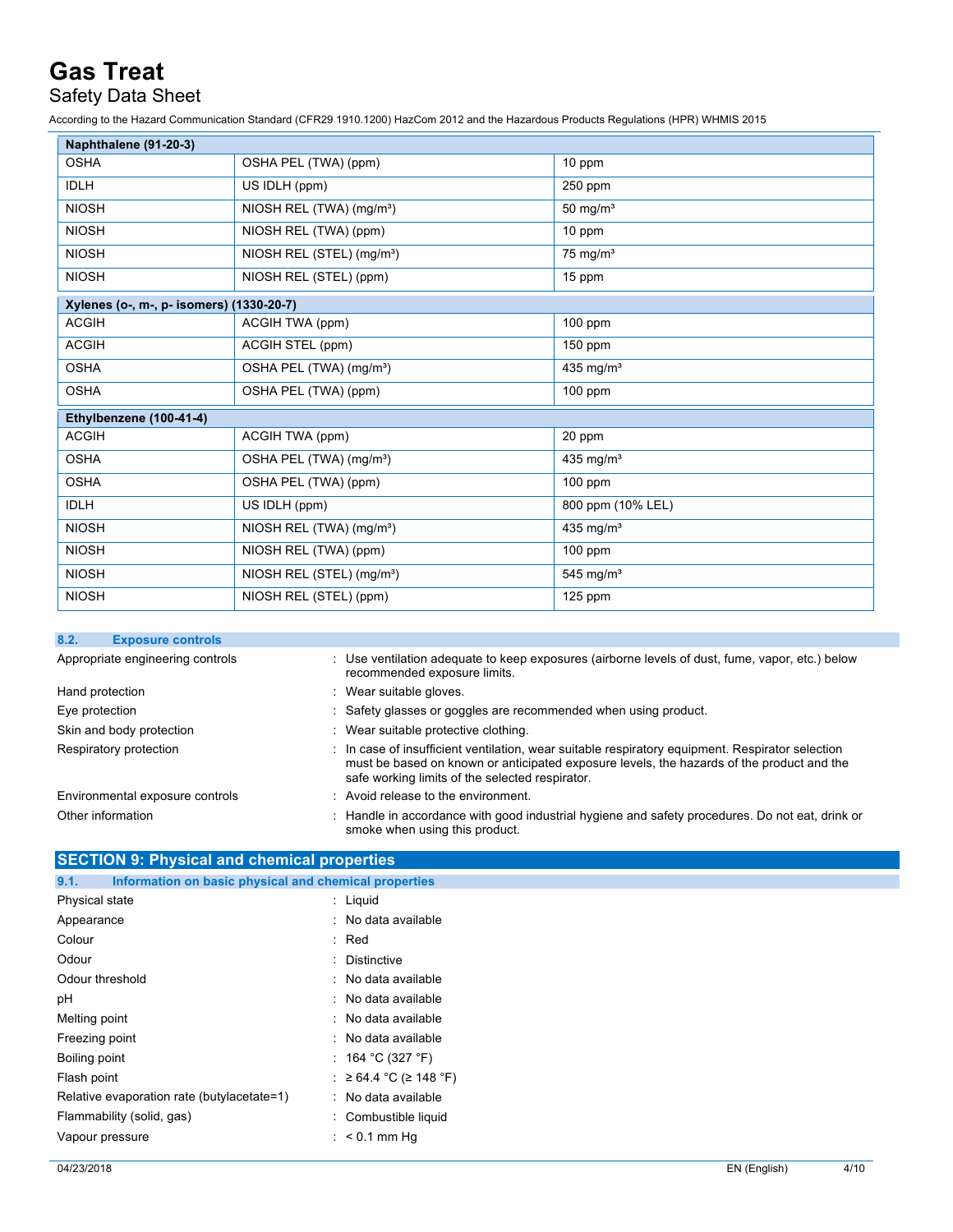## Safety Data Sheet

According to the Hazard Communication Standard (CFR29 1910.1200) HazCom 2012 and the Hazardous Products Regulations (HPR) WHMIS 2015

| Relative vapour density at 20 °C      | : > 1 (air = 1)               |
|---------------------------------------|-------------------------------|
| Relative density                      | $: 60.9$ (water = 1)          |
| Solubility                            | : Insoluble                   |
| Partition coefficient n-octanol/water | : No data available           |
| Auto-ignition temperature             | : No data available           |
| Decomposition temperature             | : No data available           |
| Viscosity, kinematic                  | : < 20.5 cSt @ 40 °C (104 °F) |
| Viscosity, dynamic                    | : No data available           |
| <b>Explosive limits</b>               | : No data available           |
| <b>Explosive properties</b>           | : No data available           |
| Oxidising properties                  | : No data available           |

#### **9.2. Other information**

#### No additional information available

|                   | <b>SECTION 10: Stability and reactivity</b>                                      |  |  |
|-------------------|----------------------------------------------------------------------------------|--|--|
| 10.1.             | <b>Reactivity</b>                                                                |  |  |
|                   | No dangerous reaction known under conditions of normal use.                      |  |  |
| 10.2.             | <b>Chemical stability</b>                                                        |  |  |
|                   | Stable under normal conditions. May form flammable/explosive vapour-air mixture. |  |  |
| 10.3.             | <b>Possibility of hazardous reactions</b>                                        |  |  |
|                   | No dangerous reactions known under normal conditions of use.                     |  |  |
| 10.4.             | <b>Conditions to avoid</b>                                                       |  |  |
|                   | Sources of ignition. Heat. Incompatible materials.                               |  |  |
| 10.5.             | <b>Incompatible materials</b>                                                    |  |  |
| Strong oxidizers. |                                                                                  |  |  |
| 10.6.             | <b>Hazardous decomposition products</b>                                          |  |  |

May include, and are not limited to: oxides of carbon. May release flammable gases.

### **SECTION 11: Toxicological information 11.1. Information on toxicological effects** Acute toxicity (oral) **Example 2** Constant Constant Constant Constant Constant Constant Constant Constant Constant Acute toxicity (dermal) **Example 2** Constant to Mot classified.

| Acute toxicity (inhalation) | : Not classified. |
|-----------------------------|-------------------|
|                             |                   |

| Distillates, petroleum, hydrotreated heavy naphthenic (64742-52-5) |                                          |  |  |
|--------------------------------------------------------------------|------------------------------------------|--|--|
| LD50 oral rat                                                      | > 5000 mg/kg                             |  |  |
| LD50 dermal rabbit                                                 | > 2000 mg/kg                             |  |  |
| Petroleum distillates, hydrotreated light (64742-47-8)             |                                          |  |  |
| LD50 oral rat                                                      | > 5000 mg/kg                             |  |  |
| LD50 dermal rabbit                                                 | $> 2000$ mg/kg                           |  |  |
| LC50 inhalation rat                                                | $> 5.2$ mg/l/4h                          |  |  |
| Benzene, 1,2,4-trimethyl- (95-63-6)                                |                                          |  |  |
| LD50 oral rat                                                      | 3280 mg/kg                               |  |  |
| LD50 dermal rabbit                                                 | > 3160 mg/kg                             |  |  |
| LC50 inhalation rat                                                | 18 g/m <sup>3</sup> (Exposure time: 4 h) |  |  |
| Nonane (111-84-2)                                                  |                                          |  |  |
| LC50 inhalation rat                                                | 3200 ppm/4h                              |  |  |
| Pine oil (8002-09-3)                                               |                                          |  |  |
| LD50 oral rat                                                      | 3200 mg/kg                               |  |  |
| LD50 dermal rabbit                                                 | $400$ mg/kg                              |  |  |
| LC50 inhalation rat                                                | $> 3.79$ mg/l/4h                         |  |  |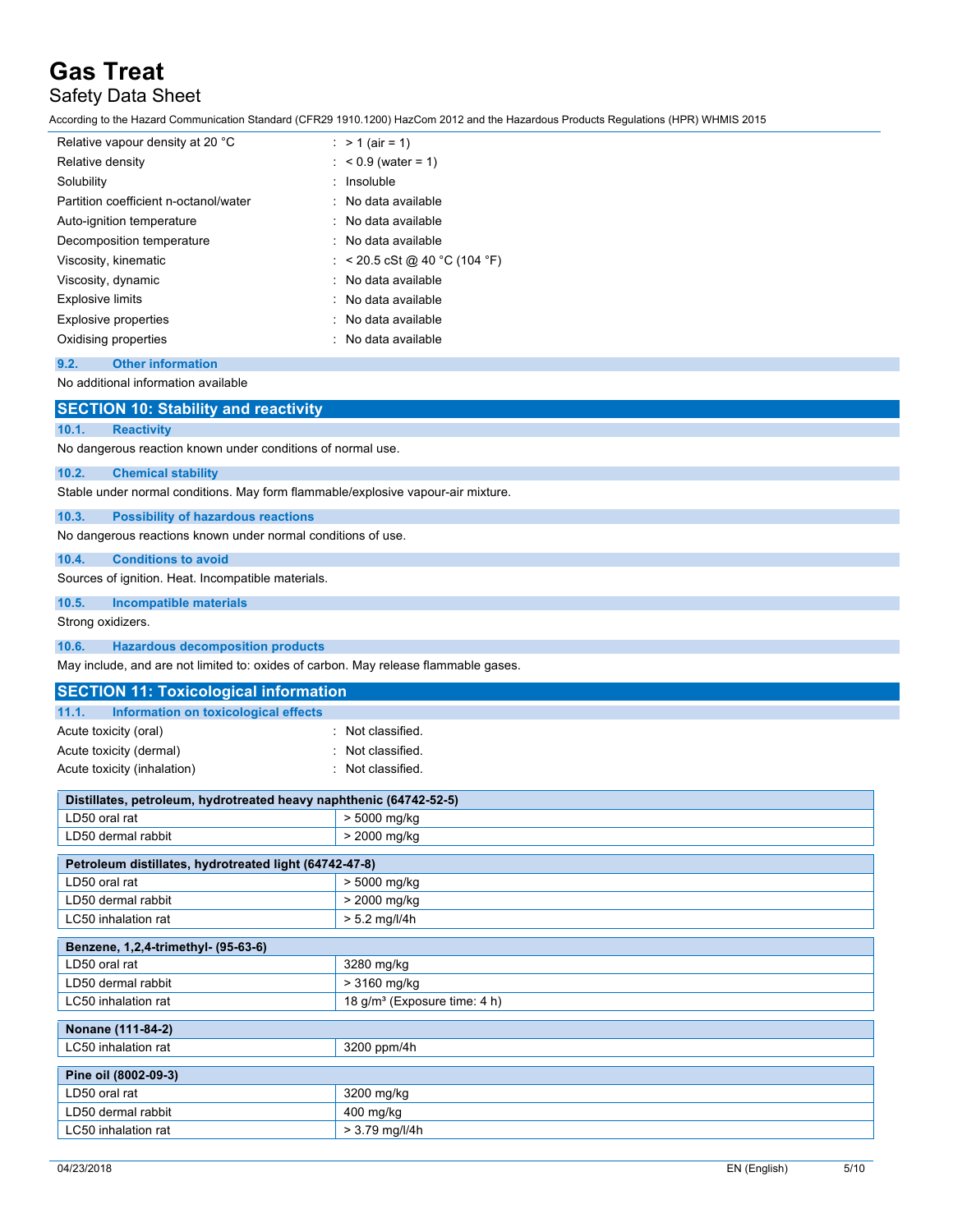Safety Data Sheet

According to the Hazard Communication Standard (CFR29 1910.1200) HazCom 2012 and the Hazardous Products Regulations (HPR) WHMIS 2015

| Methyl salicylate (119-36-8)                                |                                                                                                                                                                               |  |  |
|-------------------------------------------------------------|-------------------------------------------------------------------------------------------------------------------------------------------------------------------------------|--|--|
| LD50 oral rat                                               | 887 mg/kg                                                                                                                                                                     |  |  |
| LD50 dermal rabbit                                          | > 5000 mg/kg                                                                                                                                                                  |  |  |
| Naphthalene (91-20-3)                                       |                                                                                                                                                                               |  |  |
| LD50 oral rat                                               | 1110 mg/kg                                                                                                                                                                    |  |  |
| LD50 dermal rabbit                                          | 1120 mg/kg                                                                                                                                                                    |  |  |
| LC50 inhalation rat                                         | > 340 mg/m <sup>3</sup> (Exposure time: 1 h)                                                                                                                                  |  |  |
| Xylenes (o-, m-, p- isomers) (1330-20-7)                    |                                                                                                                                                                               |  |  |
| LD50 oral rat                                               | 3500 mg/kg                                                                                                                                                                    |  |  |
| LD50 dermal rabbit                                          | > 4350 mg/kg                                                                                                                                                                  |  |  |
| LC50 inhalation rat                                         | 29.08 mg/l/4h                                                                                                                                                                 |  |  |
| Ethylbenzene (100-41-4)                                     |                                                                                                                                                                               |  |  |
| LD50 oral rat                                               | 3500 mg/kg                                                                                                                                                                    |  |  |
| LD50 dermal rabbit                                          | 15400 mg/kg                                                                                                                                                                   |  |  |
| LC50 inhalation rat                                         | 17.4 mg/l/4h                                                                                                                                                                  |  |  |
| Skin corrosion/irritation                                   | Not classified.                                                                                                                                                               |  |  |
| Serious eye damage/irritation                               | Not classified.                                                                                                                                                               |  |  |
| Respiratory or skin sensitisation                           | Not classified.                                                                                                                                                               |  |  |
| Germ cell mutagenicity                                      | Not classified.                                                                                                                                                               |  |  |
| Carcinogenicity                                             | Suspected of causing cancer.                                                                                                                                                  |  |  |
|                                                             |                                                                                                                                                                               |  |  |
| Naphthalene (91-20-3)                                       |                                                                                                                                                                               |  |  |
| IARC group                                                  | 2B - Possibly carcinogenic to humans                                                                                                                                          |  |  |
| National Toxicology Program (NTP) Status                    | 1 - Evidence of Carcinogenicity, 3 - Reasonably anticipated to be Human Carcinogen                                                                                            |  |  |
| In OSHA Hazard Communication Carcinogen<br>list             | Yes                                                                                                                                                                           |  |  |
| Xylenes (o-, m-, p- isomers) (1330-20-7)                    |                                                                                                                                                                               |  |  |
| IARC group                                                  | 3 - Not classifiable                                                                                                                                                          |  |  |
| Ethylbenzene (100-41-4)                                     |                                                                                                                                                                               |  |  |
| IARC group                                                  | 2B - Possibly carcinogenic to humans                                                                                                                                          |  |  |
| National Toxicology Program (NTP) Status                    | 1 - Evidence of Carcinogenicity                                                                                                                                               |  |  |
| In OSHA Hazard Communication Carcinogen<br>list             | Yes                                                                                                                                                                           |  |  |
| Reproductive toxicity                                       | : May damage fertility or the unborn child.                                                                                                                                   |  |  |
| STOT-single exposure                                        | Not classified.                                                                                                                                                               |  |  |
| STOT-repeated exposure                                      | Not classified.                                                                                                                                                               |  |  |
| Aspiration hazard                                           | May be fatal if swallowed and enters airways.                                                                                                                                 |  |  |
|                                                             |                                                                                                                                                                               |  |  |
| <b>Gas Treat</b><br>Viscosity, kinematic (calculated value) | < 20.5 mm <sup>2</sup> /s @ 40 °C (104 °F)                                                                                                                                    |  |  |
|                                                             |                                                                                                                                                                               |  |  |
| Symptoms/effects after inhalation                           | May cause irritation to the respiratory tract.                                                                                                                                |  |  |
| Symptoms/effects after skin contact                         | May cause skin irritation. Symptoms may include redness, drying, defatting and cracking of the<br>skin.                                                                       |  |  |
| Symptoms/effects after eye contact                          | May cause eye irritation. Symptoms may include discomfort or pain, excess blinking and tear<br>production, with possible redness and swelling.                                |  |  |
| Symptoms/effects after ingestion                            | May be fatal if swallowed and enters airways. This product may be aspirated into the lungs and<br>cause chemical pneumonitis. May cause stomach distress, nausea or vomiting. |  |  |

| <b>SECTION 12: Ecological information</b>                          |                                                                   |  |  |
|--------------------------------------------------------------------|-------------------------------------------------------------------|--|--|
| 12.1.<br><b>Toxicity</b>                                           |                                                                   |  |  |
| Ecology - general                                                  | : May cause long-term adverse effects in the aquatic environment. |  |  |
| Distillates, petroleum, hydrotreated heavy naphthenic (64742-52-5) |                                                                   |  |  |
| LC50 fish 1                                                        | > 5000 mg/l (Exposure time: 96 h - Species: Oncorhynchus mykiss)  |  |  |
| EC50 Daphnia 1                                                     | > 1000 mg/l (Exposure time: 48 h - Species: Daphnia magna)        |  |  |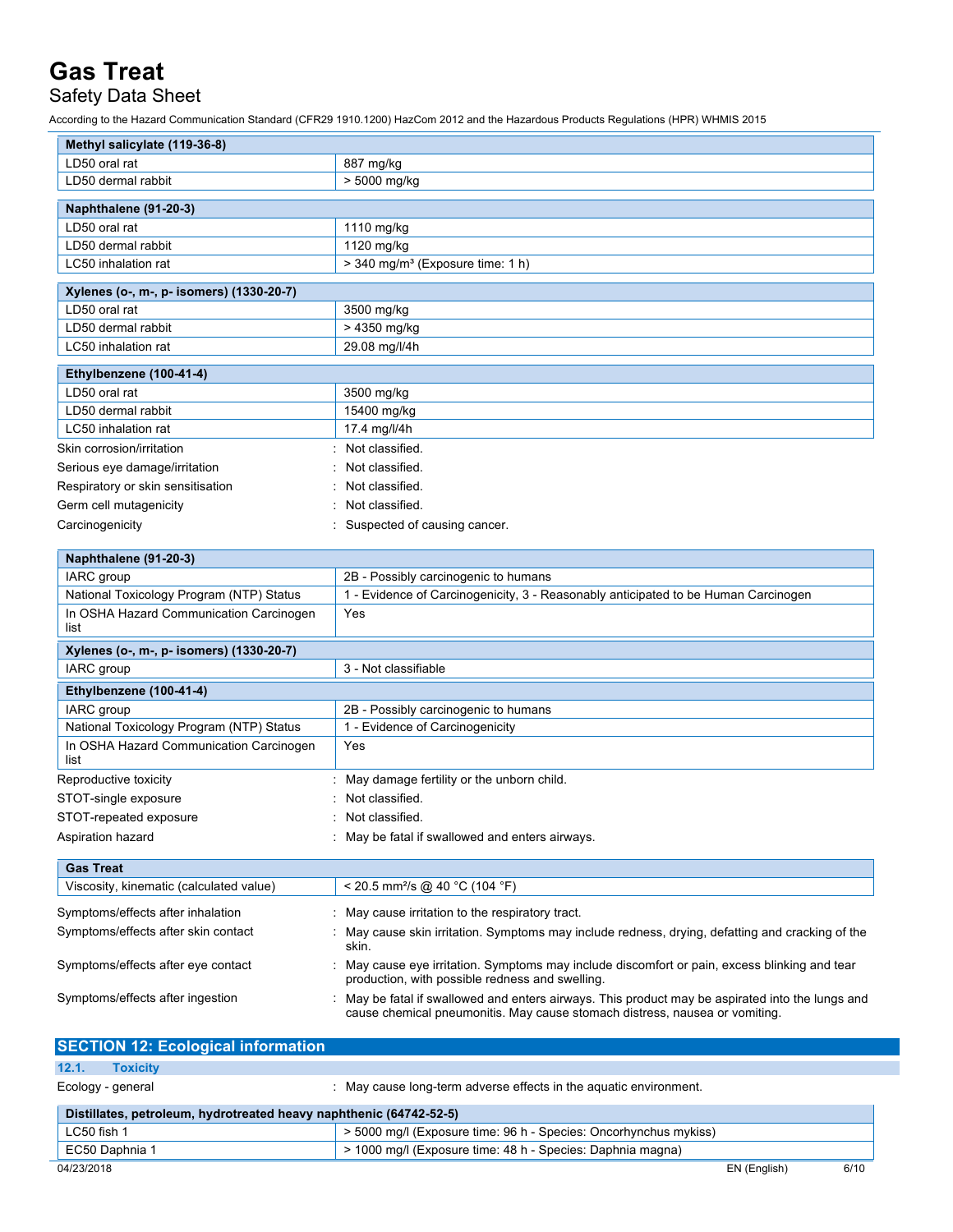Safety Data Sheet

According to the Hazard Communication Standard (CFR29 1910.1200) HazCom 2012 and the Hazardous Products Regulations (HPR) WHMIS 2015

| Petroleum distillates, hydrotreated light (64742-47-8)                                       |                                                                                      |  |
|----------------------------------------------------------------------------------------------|--------------------------------------------------------------------------------------|--|
| LC50 fish 1<br>45 mg/l (Exposure time: 96 h - Species: Pimephales promelas [flow-through])   |                                                                                      |  |
| LC50 fish 2                                                                                  | 2.2 mg/l (Exposure time: 96 h - Species: Lepomis macrochirus [static])               |  |
| Benzene, 1,2,4-trimethyl- (95-63-6)                                                          |                                                                                      |  |
| LC50 fish 1                                                                                  | 7.19 - 8.28 mg/l (Exposure time: 96 h - Species: Pimephales promelas [flow-through]) |  |
| EC50 Daphnia 1                                                                               | 6.14 mg/l (Exposure time: 48 h - Species: Daphnia magna)                             |  |
| Pine oil (8002-09-3)                                                                         |                                                                                      |  |
| 17 - 28 mg/l (Exposure time: 48 h - Species: Daphnia magna [Flow through])<br>EC50 Daphnia 1 |                                                                                      |  |
| Naphthalene (91-20-3)                                                                        |                                                                                      |  |
| LC50 fish 1                                                                                  | 5.74 - 6.44 mg/l (Exposure time: 96 h - Species: Pimephales promelas [flow-through]) |  |
| EC50 Daphnia 1<br>2.16 mg/l (Exposure time: 48 h - Species: Daphnia magna)                   |                                                                                      |  |
| LC50 fish 2<br>1.6 mg/l (Exposure time: 96 h - Species: Oncorhynchus mykiss [flow-through])  |                                                                                      |  |
| EC50 Daphnia 2                                                                               | 1.96 mg/l (Exposure time: 48 h - Species: Daphnia magna [Flow through])              |  |
| Xylenes (o-, m-, p- isomers) (1330-20-7)                                                     |                                                                                      |  |
| LC50 fish 1                                                                                  | 13.4 mg/l (Exposure time: 96 h - Species: Pimephales promelas [flow-through])        |  |
| 3.82 mg/l (Exposure time: 48 h - Species: water flea)<br>EC50 Daphnia 1                      |                                                                                      |  |
| LC50 fish 2                                                                                  | 2.661 - 4.093 mg/l (Exposure time: 96 h - Species: Oncorhynchus mykiss [static])     |  |
| EC50 Daphnia 2                                                                               | 0.6 mg/l (Exposure time: 48 h - Species: Gammarus lacustris)                         |  |
| Ethylbenzene (100-41-4)                                                                      |                                                                                      |  |
| LC50 fish 1                                                                                  | 11.0 - 18.0 mg/l (Exposure time: 96 h - Species: Oncorhynchus mykiss [static])       |  |
| 1.8 - 2.4 mg/l (Exposure time: 48 h - Species: Daphnia magna)<br>EC50 Daphnia 1              |                                                                                      |  |
| LC50 fish 2                                                                                  | 4.2 mg/l (Exposure time: 96 h - Species: Oncorhynchus mykiss [semi-static])          |  |

#### **12.2. Persistence and degradability**

| $\sim$<br>eau                         |                 |
|---------------------------------------|-----------------|
| <br>'ability<br>ח ∩מ<br>$\sim$ $\sim$ | N۱<br>$-1$<br>. |

### **12.3. Bioaccumulative potential**

| <b>Gas Treat</b>                                       |                  |  |  |
|--------------------------------------------------------|------------------|--|--|
| Bioaccumulative potential                              | Not established. |  |  |
|                                                        |                  |  |  |
| Petroleum distillates, hydrotreated light (64742-47-8) |                  |  |  |
| BCF fish 1                                             | $61 - 159$       |  |  |
| Benzene, 1,2,4-trimethyl- (95-63-6)                    |                  |  |  |
| Partition coefficient n-octanol/water                  | 3.63             |  |  |
| Methyl salicylate (119-36-8)                           |                  |  |  |
| Partition coefficient n-octanol/water                  | 2.55             |  |  |
| Naphthalene (91-20-3)                                  |                  |  |  |
| BCF fish 1                                             | $30 - 430$       |  |  |
| Partition coefficient n-octanol/water                  | 3.6              |  |  |
| Xylenes (o-, m-, p- isomers) (1330-20-7)               |                  |  |  |
| BCF fish 1                                             | $0.6 - 15$       |  |  |
| Partition coefficient n-octanol/water                  | $2.77 - 3.15$    |  |  |
| Ethylbenzene (100-41-4)                                |                  |  |  |
| BCF fish 1                                             | 15               |  |  |
| Partition coefficient n-octanol/water                  | 3.2              |  |  |
| 12.4.<br><b>Mobility in soil</b>                       |                  |  |  |

#### No additional information available

**12.5. Other adverse effects**

Effect on the global warming : No known effects from this product.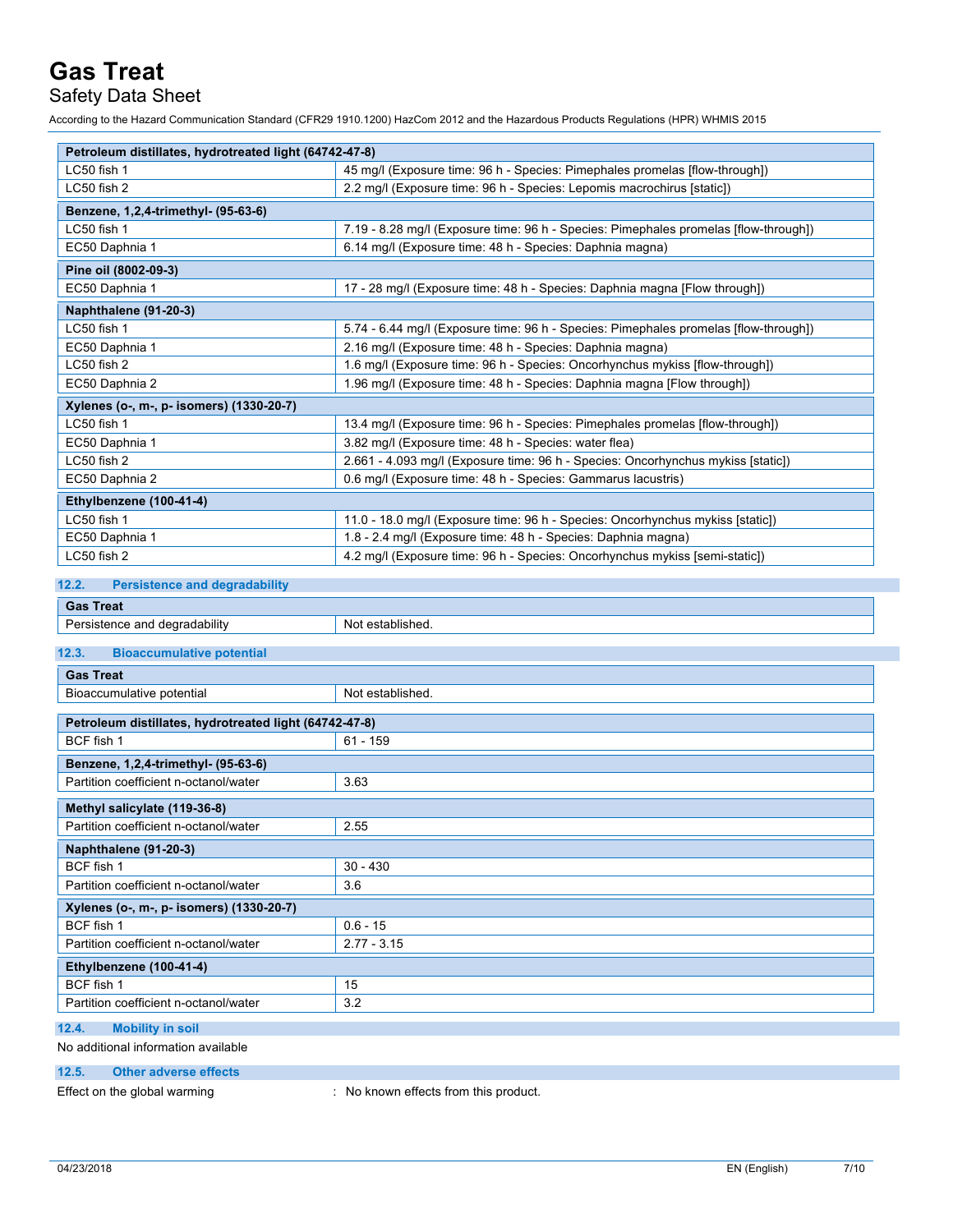### Safety Data Sheet

According to the Hazard Communication Standard (CFR29 1910.1200) HazCom 2012 and the Hazardous Products Regulations (HPR) WHMIS 2015

| <b>SECTION 13: Disposal considerations</b>                           |                                                                                                                                                          |  |  |
|----------------------------------------------------------------------|----------------------------------------------------------------------------------------------------------------------------------------------------------|--|--|
| <b>Waste treatment methods</b><br>13.1.                              |                                                                                                                                                          |  |  |
| Product/Packaging disposal recommendations<br>Additional information | : Dispose in a safe manner in accordance with local/national regulations.<br>: Handle empty containers with care because residual vapours are flammable. |  |  |
| <b>SECTION 14: Transport information</b>                             |                                                                                                                                                          |  |  |

#### **Department of Transportation (DOT)**

| In accordance with DOT     |       |                                                    |
|----------------------------|-------|----------------------------------------------------|
| UN-No.(DOT)                |       | : NA1993                                           |
| Proper Shipping Name (DOT) |       | Combustible liquid, n.o.s. (Petroleum distillates) |
| Packing group (DOT)        | : III |                                                    |

#### **Transportation of Dangerous Goods (TDG)**

In accordance with TDG Not regulated

#### **SECTION 15: Regulatory information**

#### **15.1. Federal regulations**

All components of this product are listed, or excluded from listing, on the United States Environmental Protection Agency Toxic Substances Control Act (TSCA) inventory.

All components of this product are listed, or excluded from listing, on the Canadian DSL (Domestic Substances List) and NDSL (Non-Domestic Substances List) inventories.

| Distillates, petroleum, hydrotreated heavy naphthenic (64742-52-5)  |                                                                                        |  |
|---------------------------------------------------------------------|----------------------------------------------------------------------------------------|--|
| Listed on the Canadian DSL (Domestic Substances List)               |                                                                                        |  |
| Stoddard solvent (8052-41-3)                                        |                                                                                        |  |
| Listed on the Canadian DSL (Domestic Substances List)               |                                                                                        |  |
| Petroleum distillates, hydrotreated light (64742-47-8)              |                                                                                        |  |
| Listed on the Canadian DSL (Domestic Substances List)               |                                                                                        |  |
| Benzene, 1,2,4-trimethyl- (95-63-6)                                 |                                                                                        |  |
| Listed on the Canadian DSL (Domestic Substances List)               |                                                                                        |  |
| Nonane (111-84-2)                                                   |                                                                                        |  |
| Listed on the Canadian DSL (Domestic Substances List)               |                                                                                        |  |
| Pine oil (8002-09-3)                                                |                                                                                        |  |
| Listed on the Canadian DSL (Domestic Substances List)               |                                                                                        |  |
| Methyl salicylate (119-36-8)                                        |                                                                                        |  |
| Listed on the Canadian DSL (Domestic Substances List)               |                                                                                        |  |
| Naphthalene (91-20-3)                                               |                                                                                        |  |
| Listed on the Canadian DSL (Domestic Substances List)               |                                                                                        |  |
| Ethylbenzene (100-41-4)                                             |                                                                                        |  |
| Listed on the Canadian DSL (Domestic Substances List)               |                                                                                        |  |
|                                                                     |                                                                                        |  |
| Benzene, 1,2,4-trimethyl- (95-63-6)                                 |                                                                                        |  |
| Subject to reporting requirements of United States SARA Section 313 |                                                                                        |  |
| SARA Section 313 - Emission Reporting                               | $1\%$                                                                                  |  |
| Nonane (111-84-2)                                                   |                                                                                        |  |
|                                                                     |                                                                                        |  |
| <b>EPA TSCA Regulatory Flag</b>                                     | T - T - indicates a substance that is the subject of a Section 4 test rule under TSCA. |  |
| Xylenes (o-, m-, p- isomers) (1330-20-7)                            |                                                                                        |  |
| Subject to reporting requirements of United States SARA Section 313 |                                                                                        |  |
| <b>CERCLA RQ</b>                                                    | 100 lb                                                                                 |  |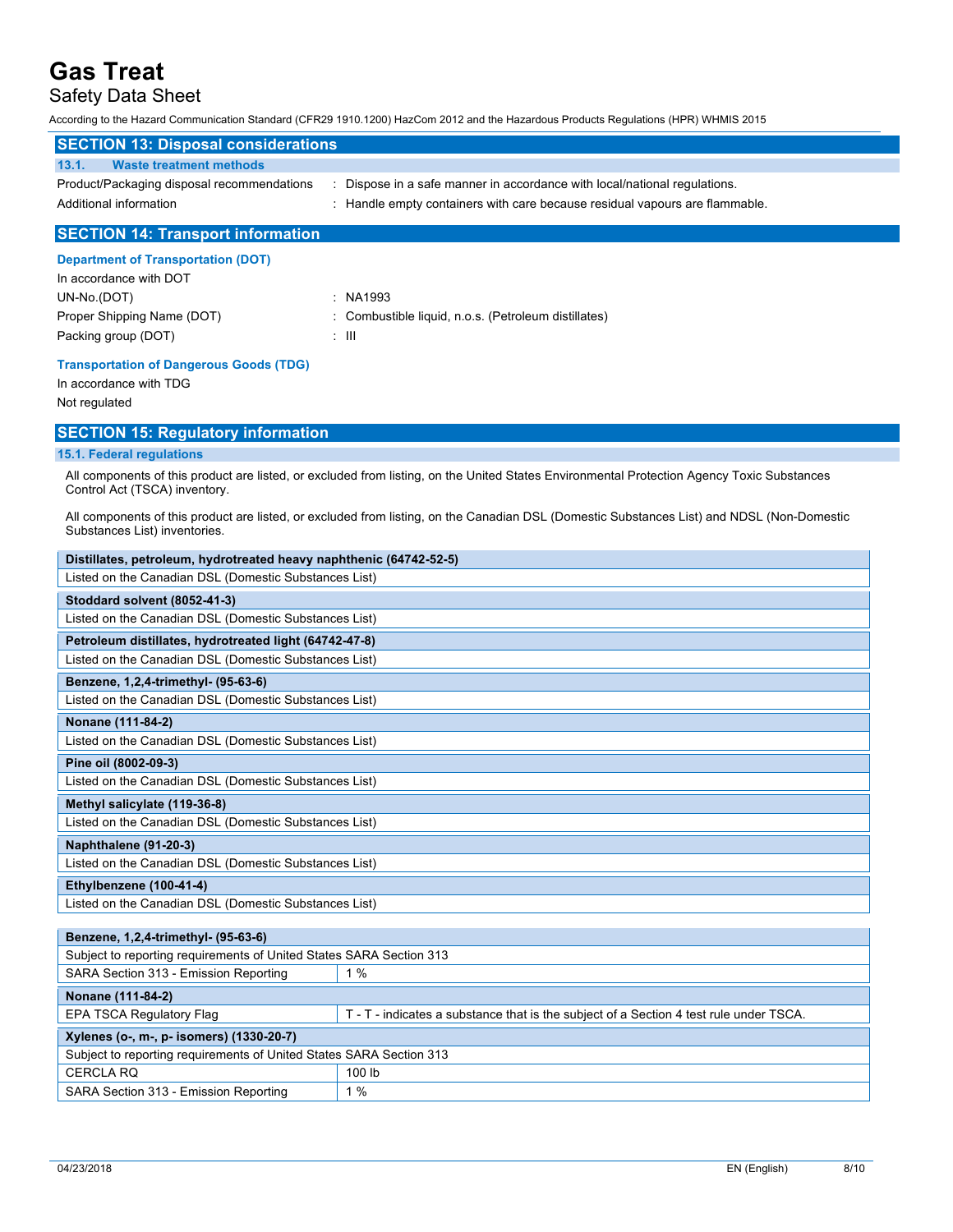## Safety Data Sheet

According to the Hazard Communication Standard (CFR29 1910.1200) HazCom 2012 and the Hazardous Products Regulations (HPR) WHMIS 2015

| Naphthalene (91-20-3)                                                                                                                                                                 |                                                                                                                                                                           |
|---------------------------------------------------------------------------------------------------------------------------------------------------------------------------------------|---------------------------------------------------------------------------------------------------------------------------------------------------------------------------|
| Subject to reporting requirements of United States SARA Section 313                                                                                                                   |                                                                                                                                                                           |
| <b>EPA TSCA Regulatory Flag</b>                                                                                                                                                       | T - T - indicates a substance that is the subject of a Section 4 test rule under TSCA.                                                                                    |
| <b>CERCLA RQ</b>                                                                                                                                                                      | 100 lb                                                                                                                                                                    |
| SARA Section 313 - Emission Reporting                                                                                                                                                 | 0.1%                                                                                                                                                                      |
| Ethylbenzene (100-41-4)                                                                                                                                                               |                                                                                                                                                                           |
| Subject to reporting requirements of United States SARA Section 313                                                                                                                   |                                                                                                                                                                           |
| EPA TSCA Regulatory Flag                                                                                                                                                              | T - T - indicates a substance that is the subject of a Section 4 test rule under TSCA.                                                                                    |
| <b>CERCLA RQ</b>                                                                                                                                                                      | 1000 lb                                                                                                                                                                   |
| SARA Section 313 - Emission Reporting                                                                                                                                                 | 0.1%                                                                                                                                                                      |
| <b>15.2. International regulations</b>                                                                                                                                                |                                                                                                                                                                           |
| No additional information available                                                                                                                                                   |                                                                                                                                                                           |
|                                                                                                                                                                                       |                                                                                                                                                                           |
| 15.3. US State regulations                                                                                                                                                            |                                                                                                                                                                           |
| cancer, developmental and/or reproductive harm                                                                                                                                        | California Proposition 65 - This product contains, or may contain, trace quantities of a substance(s) known to the state of California to cause                           |
| Stoddard solvent (8052-41-3)                                                                                                                                                          |                                                                                                                                                                           |
| U.S. - New Jersey - Right to Know Hazardous Substance List<br>U.S. - Pennsylvania - RTK (Right to Know) List                                                                          |                                                                                                                                                                           |
| Benzene, 1,2,4-trimethyl- (95-63-6)                                                                                                                                                   |                                                                                                                                                                           |
| U.S. - New Jersey - Right to Know Hazardous Substance List<br>U.S. - Pennsylvania - RTK (Right to Know) - Environmental Hazard List<br>U.S. - Pennsylvania - RTK (Right to Know) List |                                                                                                                                                                           |
| Nonane (111-84-2)                                                                                                                                                                     |                                                                                                                                                                           |
| U.S. - New Jersey - Right to Know Hazardous Substance List<br>U.S. - Pennsylvania - RTK (Right to Know) List                                                                          |                                                                                                                                                                           |
| Pine oil (8002-09-3)                                                                                                                                                                  |                                                                                                                                                                           |
| U.S. - New Jersey - Right to Know Hazardous Substance List                                                                                                                            |                                                                                                                                                                           |
| Methyl salicylate (119-36-8)                                                                                                                                                          |                                                                                                                                                                           |
| U.S. - Pennsylvania - RTK (Right to Know) List                                                                                                                                        |                                                                                                                                                                           |
|                                                                                                                                                                                       |                                                                                                                                                                           |
| Xylenes (o-, m-, p- isomers) (1330-20-7)                                                                                                                                              |                                                                                                                                                                           |
| U.S. - New Jersey - Right to Know Hazardous Substance List<br>U.S. - Pennsylvania - RTK (Right to Know) - Environmental Hazard List<br>U.S. - Pennsylvania - RTK (Right to Know) List |                                                                                                                                                                           |
| Naphthalene (91-20-3)                                                                                                                                                                 |                                                                                                                                                                           |
| U.S. - New Jersey - Right to Know Hazardous Substance List<br>U.S. - Pennsylvania - RTK (Right to Know) - Environmental Hazard List<br>U.S. - Pennsylvania - RTK (Right to Know) List |                                                                                                                                                                           |
| Ethylbenzene (100-41-4)                                                                                                                                                               |                                                                                                                                                                           |
| U.S. - New Jersey - Right to Know Hazardous Substance List<br>U.S. - Pennsylvania - RTK (Right to Know) - Environmental Hazard List<br>U.S. - Pennsylvania - RTK (Right to Know) List |                                                                                                                                                                           |
| NFPA health hazard                                                                                                                                                                    | : 2 - Materials that, under emergency conditions, can cause<br>temporary incapacitation or residual injury.                                                               |
| NFPA fire hazard                                                                                                                                                                      | 2<br>: 2 - Materials that must be moderately heated or exposed to<br>relatively high ambient temperatures before ignition can<br>$\overline{2}$<br>$\mathbf{0}$<br>occur. |
| NFPA reactivity                                                                                                                                                                       | : 0 - Material that in themselves are normally stable, even<br>under fire conditions.                                                                                     |